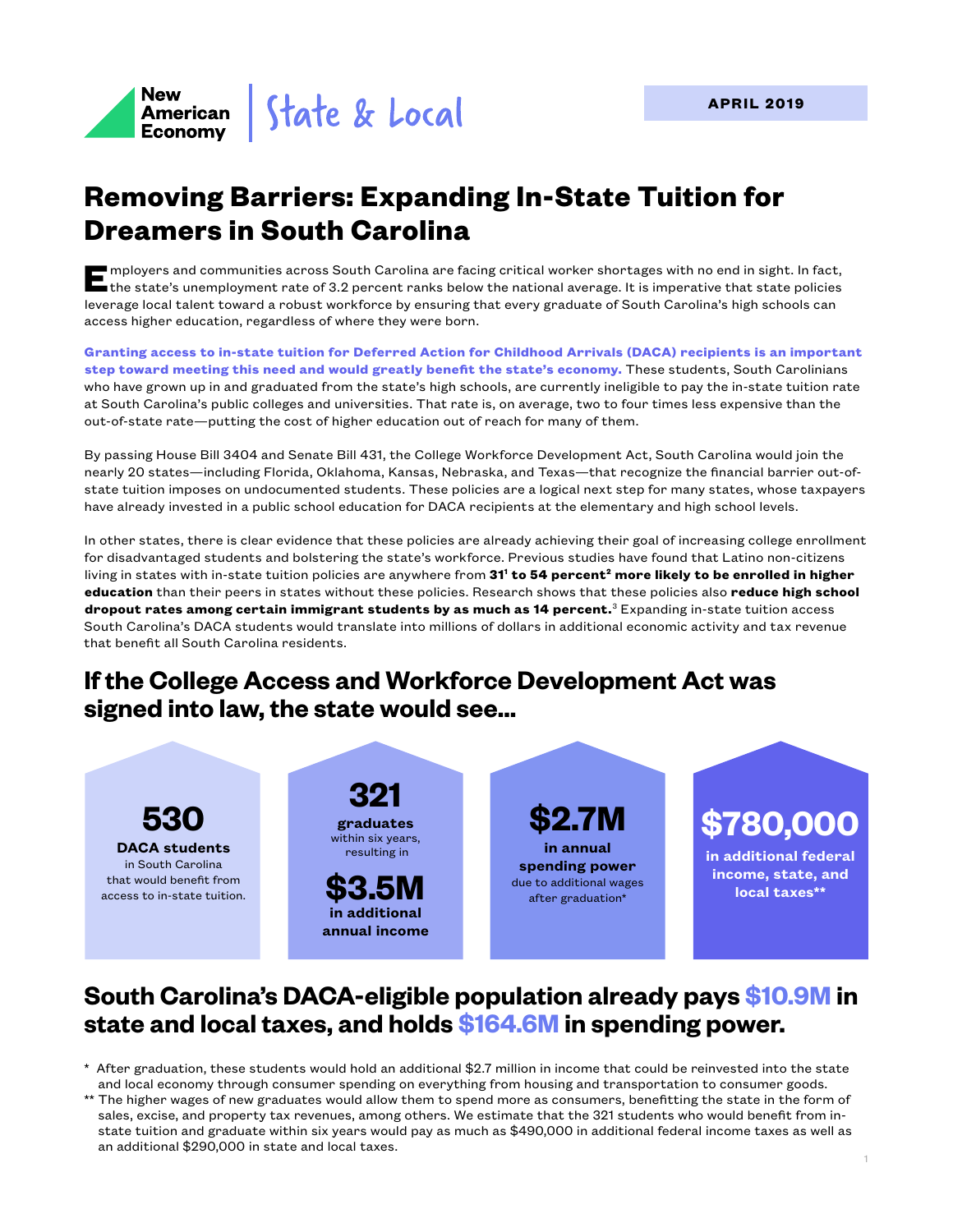## **METHODOLOGY**

#### **Estimating the Number of Students Eligible for In-State Tuition and Tuition Opportunity Policies and Expected Graduation Rates**

The number of people eligible for South Carolina's potential tuition opportunity program was estimated assuming that the beneficiary population would be DACA<sup>4</sup> eligible students between the ages of 16 and 44. Estimates for this were generated using NAE's methodology used to identify undocumented individuals in U.S. Census microdata.

#### **Identifying the Undocumented Population**

Using data from the 5-year 2012-2016 American Community Survey, we apply the methodological approach outlined by Harvard University economist George Borjas to arrive at an estimate of the undocumented immigrant population in the overall United States and individual states.<sup>5</sup> The foreign-born population is adjusted for misreporting in two ways. Foreign-born individuals who reported naturalization are reclassified as non-naturalized if the individual had resided in the United States for less than six years (as of 2016) or, if married to a U.S. citizen, for less than three years. We use the following criteria to code foreign-born individuals as legal U.S. residents:

- Arrived in the U.S. before 1980
- Citizens and children less than 18 years old reporting that at least one U.S.-born parent
- Recipients of Social Security benefits, Supplemental Security Income, Medicaid, Medicare, military insurance, or public assistance
- Households with at least one citizen that received SNAP benefits
- People in the Armed Forces and veterans
- Refugees
- Working in occupations requiring a license
- Working in occupations that immigrants are likely to be on H-1B or other visas, including computer scientists, professors, engineers, and life scientists
- Government employees, and people working in the public administration sector
- Any of the above conditions applies to the householder's spouse
- The remainder of the foreign-born population that do not meet these criteria, but arrived before the age of 16, hold a high school degree or equivalent or are enrolled in a high school are reclassified as DACA students. For the purposes of this analysis, we limit the population of interest to those between the ages of 16 and 44 with a high school degree or its equivalent or some college experience, but lacking a bachelor's degree.

To estimate the share of this population that would enroll in higher education under this policy, we assume that easing the financial burden will result in the same college attendance rates for the non-citizen population.

To estimate the share of enrollees that would ultimately graduate, we apply statistics from the Chronicle of Higher Education regarding public 4-year colleges.<sup>6</sup> This estimate gives us the number of additional successfully graduating students within 4 years as well as within 6 years of their enrollment that would be attributable to the state's tuition opportunity program. Given that current U.S. Census data does not include information on where an individual completed/attended high school or received their GED equivalency, we are unable to target that specific population. We are, however, confident that we have estimated the likely eligible population who would take up the opportunity to enroll and graduate from higher education based on their income and past educational experience.